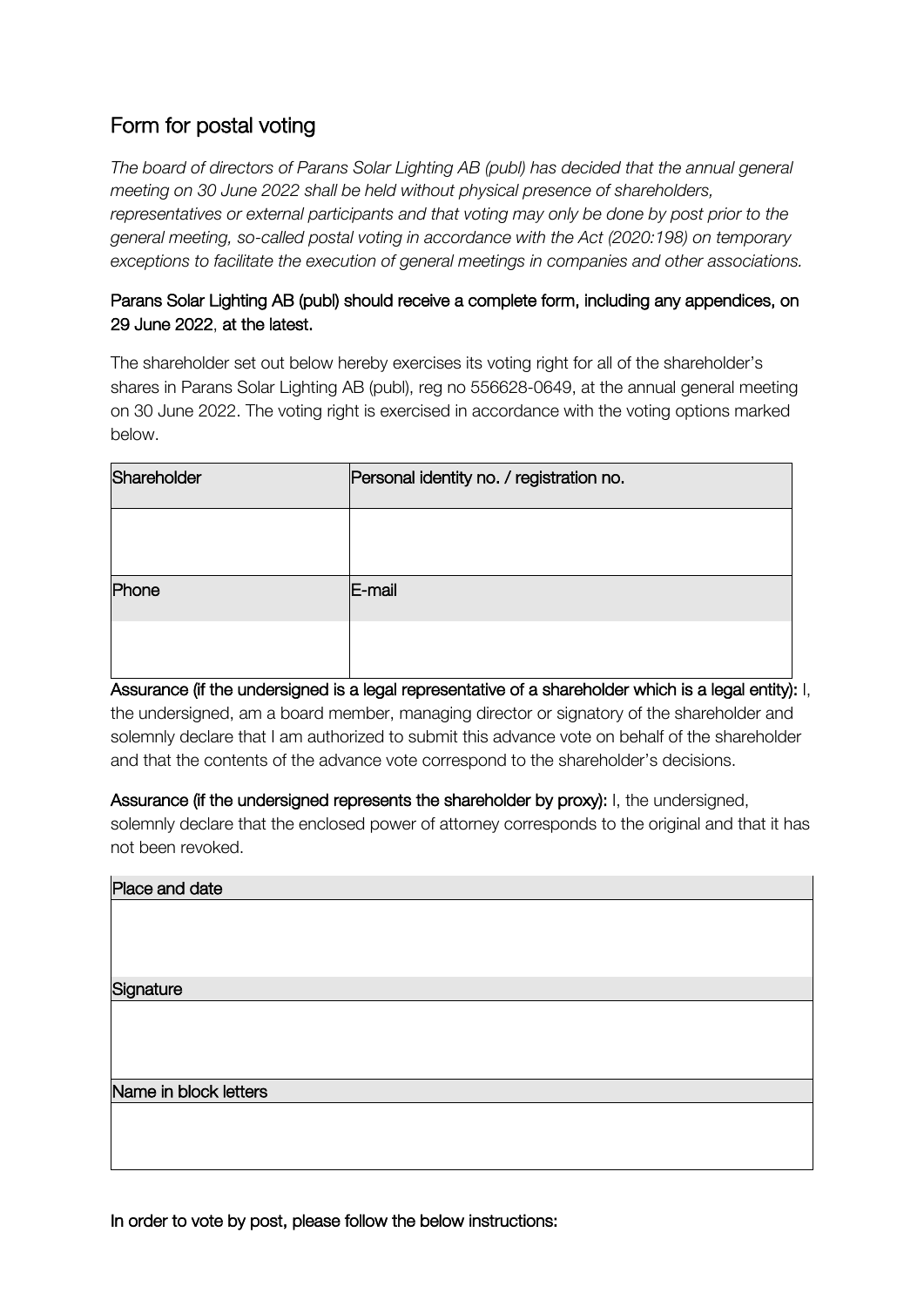- 1. Complete the shareholder's information above (please write clearly).
- 2. Select the shareholder's preferred voting options below.
- 3. Print and sign the form (at "Signature" above).

A completed and signed postal voting form can be submitted by mail to **Parans Solar Lighting** AB (publ), "AGM", Frölundagatan 118, 431 44 Mölndal, Sweden, or by e-mail to arsstamma@parans.com. The completed and signed postal voting form must be received by Parans Solar Lighting AB (publ) on 29 June 2022, at the latest.

If the shareholder is a legal entity, authorization documents (e.g. a registration certificate and power of attorney) must be attached to the form. This also applies if the shareholder votes through a proxy.

Please note that shareholders whose shares are nominee-registered must register their shares in their own name in order to be allowed to vote. Instructions in this regard are set out in the notice to the general meeting.

## Further information about postal voting

The shareholder may not provide any other instructions than marking one of the response alternatives in the postal voting form. If the shareholder has included special instructions or conditions, or supplemented or amended the pre-printed text, the postal vote is invalid.

If the shareholder wishes to abstain from voting in relation to a matter, kindly refrain from selecting an option.

Only one form per shareholder will be considered. If more than one form is submitted, the form with the latest date will be considered. The form latest received by the company will be considered if two forms are dated at the same date. An incomplete or wrongfully completed form may be discarded without being considered.

The form, together with any enclosed authorization documents, shall be received by Parans Solar Lighting AB (publ) on 29 June 2022, at the latest.

A postal vote can be withdrawn up to and including 29 June 2022, by making such request by e-mail to arsstamma@parans.com. Please use "Parans Solar Lighting AB (publ) AGM 2022" as heading.

For complete proposals regarding the items on the agenda, kindly refer to the notice convening the meeting on www.parans.com.

For information on how your personal data is processed, please refer to the integrity policy that is available on Parans Solar Lighting AB (publ)'s website www.parans.com